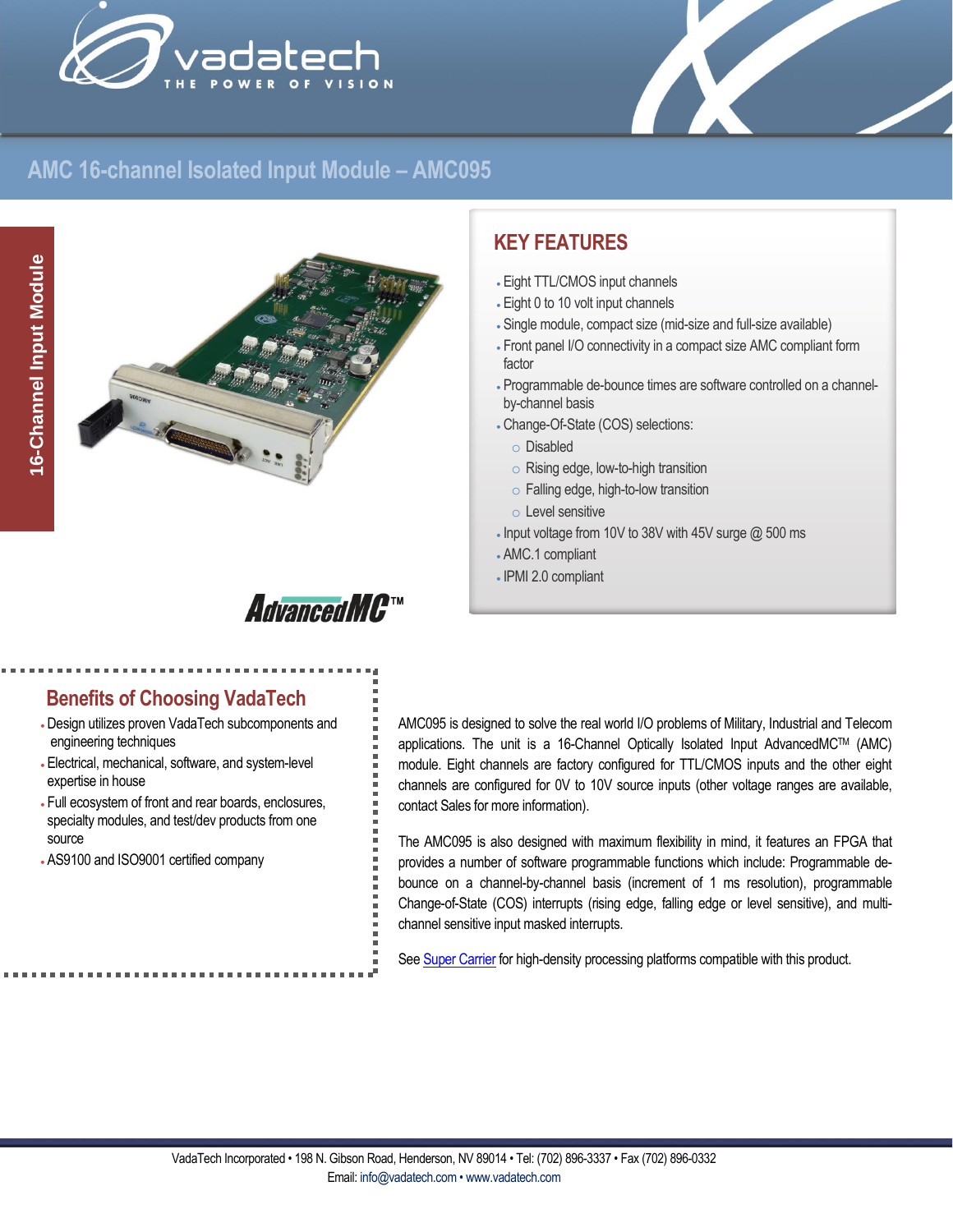## **AMC 16-channel Isolated Input Module – AMC095**

#### **INTEGRATION SERVICES AND APPLICATION-READY PLATFORMS**

VadaTech has a full ecosystem of ATCA and MTCA products including chassis platforms, shelf managers, AMC modules, Switch and Payload Boards, Rear Transition Modules (RTM), Power Modules, and more. The company also offers integration services as well as pre-configured Application-Ready Platforms. Please contact VadaTech Sales for more information.

#### **BLOCK DIAGRAM**



**Figure 1: Block Diagram**

#### **FRONT PANEL**



**Figure 2: Front Panel**

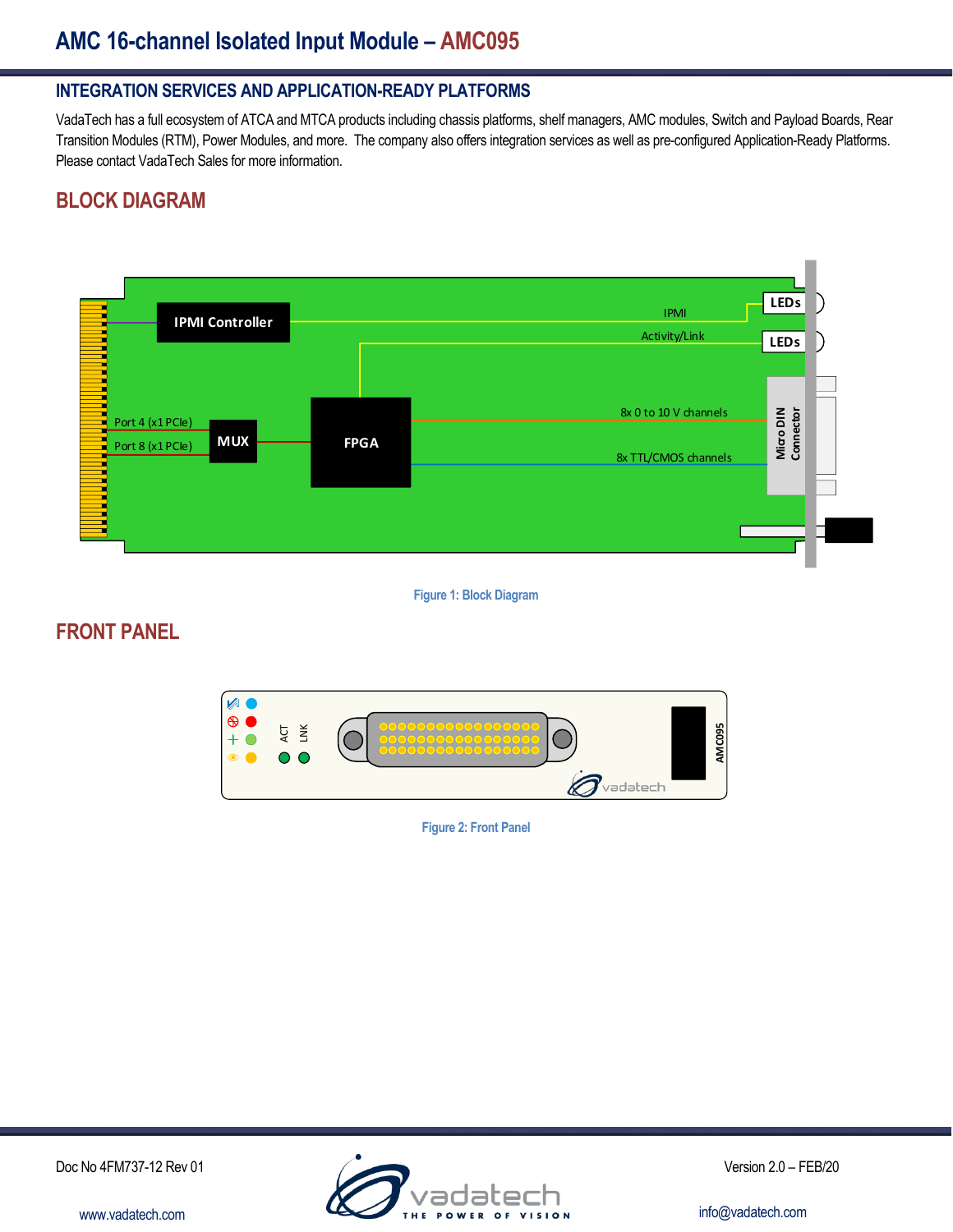### **SPECIFICATIONS**

| <b>Architecture</b>                        |                                                                                                                                                                                                                                |                                                                                          |
|--------------------------------------------|--------------------------------------------------------------------------------------------------------------------------------------------------------------------------------------------------------------------------------|------------------------------------------------------------------------------------------|
| <b>Physical</b>                            | <b>Dimensions</b>                                                                                                                                                                                                              | Width: 2.89" (73.5 mm)                                                                   |
|                                            |                                                                                                                                                                                                                                | Depth 7.11" (180.6 mm)                                                                   |
|                                            |                                                                                                                                                                                                                                | Single module, compact size (mid and full size options available)                        |
| <b>Type</b>                                | AMC Input                                                                                                                                                                                                                      | 16 inputs: Eight TTL/CMOS channels and Eight 0-10V channels                              |
| <b>Standards</b>                           |                                                                                                                                                                                                                                |                                                                                          |
| <b>AMC</b>                                 | <b>Type</b>                                                                                                                                                                                                                    | AMC.0 and AMC.1                                                                          |
| <b>Module Management</b>                   | <b>IPMI</b>                                                                                                                                                                                                                    | IPMI v2.0                                                                                |
| <b>PCle</b>                                | Lanes                                                                                                                                                                                                                          | x4                                                                                       |
| <b>Configuration</b>                       |                                                                                                                                                                                                                                |                                                                                          |
| Power                                      | AMC095                                                                                                                                                                                                                         | 3W                                                                                       |
| <b>Environmental</b>                       | Temperature                                                                                                                                                                                                                    | Operating temperature: -5° to 45°C (55°C for limited time, performance restrictions may  |
|                                            |                                                                                                                                                                                                                                | apply), (See environmental spec sheet)<br>Storage Temperature: -40° to +85°C             |
|                                            |                                                                                                                                                                                                                                |                                                                                          |
|                                            | Vibration                                                                                                                                                                                                                      | Operating 9.8 m/s <sup>2</sup> (1G), 5 to 500 Hz on each axis                            |
|                                            | Shock                                                                                                                                                                                                                          | Operating 30Gs each axis                                                                 |
|                                            | <b>Relative Humidity</b>                                                                                                                                                                                                       | 5 to 95 % non-condensing                                                                 |
| <b>Front Panel</b>                         | Interface Connectors                                                                                                                                                                                                           | 51-pin Micro DIN connector                                                               |
|                                            | <b>LEDs</b>                                                                                                                                                                                                                    | IPMI management control                                                                  |
|                                            |                                                                                                                                                                                                                                | Activity/Link/Status LEDs                                                                |
|                                            | Mechanical                                                                                                                                                                                                                     | Hot-swap ejector handle                                                                  |
| <b>Software Support</b>                    | <b>Operating System</b>                                                                                                                                                                                                        | Independent                                                                              |
| <b>Other</b>                               |                                                                                                                                                                                                                                |                                                                                          |
| <b>MTBF</b>                                | MIL Hand book 217-F@ TBD hrs                                                                                                                                                                                                   |                                                                                          |
| <b>Certifications</b>                      | Designed to meet FCC, CE and UL certifications, where applicable                                                                                                                                                               |                                                                                          |
| <b>Standards</b>                           | VadaTech is certified to both the ISO9001:2015 and AS9100D standards                                                                                                                                                           |                                                                                          |
| Warranty                                   | Two (2) years, see VadaTech Terms and Conditions                                                                                                                                                                               |                                                                                          |
| <b>Trademarks and</b><br><b>Disclaimer</b> | The VadaTech logo is a registered trademark of VadaTech, Inc. Other registered trademarks are the property of their<br>respective owners. AdvancedTCA™ and the AdvancedMC™ logo are trademarks of the PCI Industrial Computers |                                                                                          |
|                                            |                                                                                                                                                                                                                                | Manufacturers Group. All rights reserved. Specification subject to change without notice |